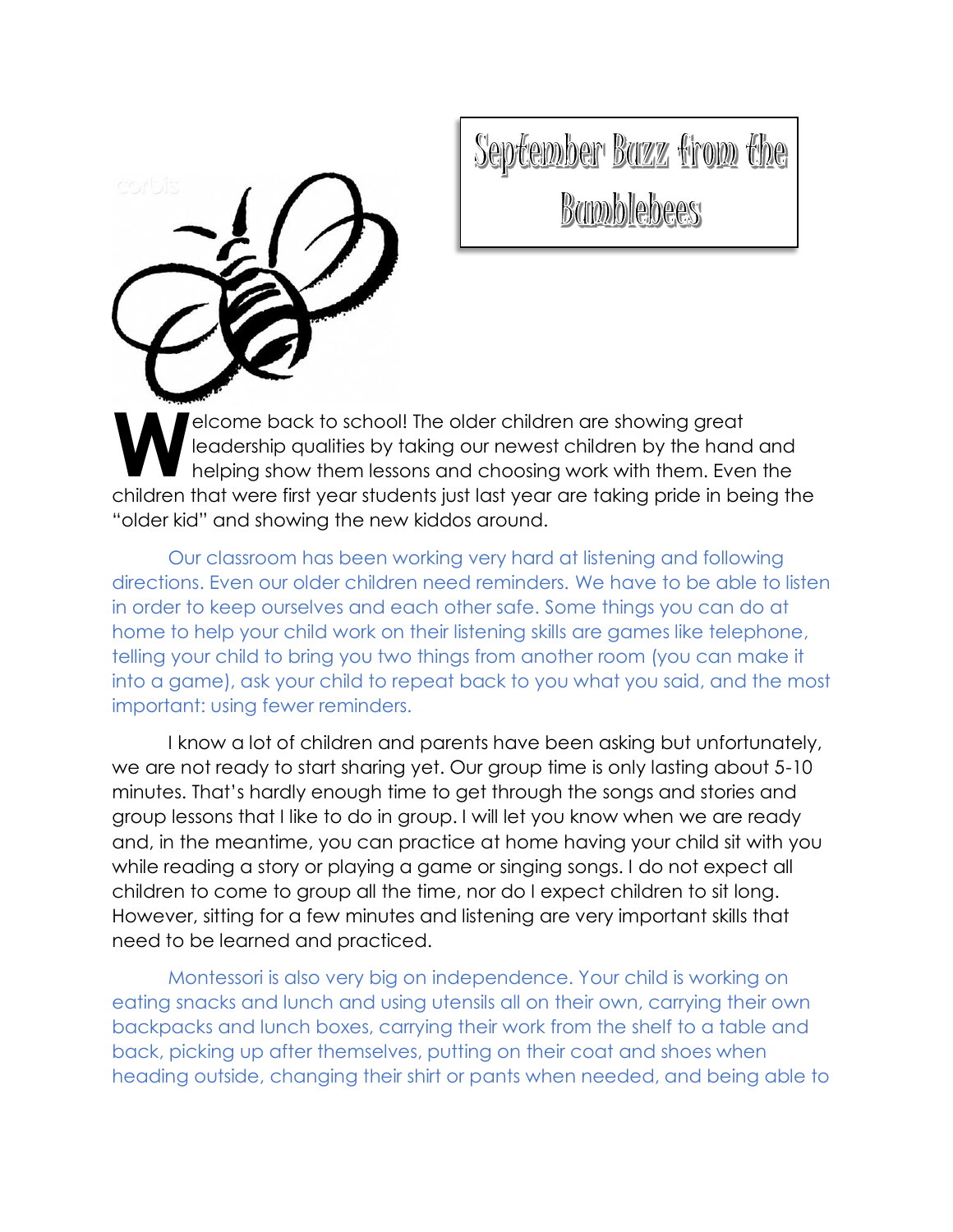## help their friends that need assistance. Try letting them do these things at home too!

Fall conferences are on Friday, October 11<sup>th</sup>. There is no school this day but there is childcare available during your conference time. Please RSVP if you need childcare so that we have enough staff here. Coming up is our Run for the Arts event on October  $8<sup>th</sup>$ - make sure your kiddos wear good shoes for running and know that they could possibly get wet if the grass is wet from the rain! We will also have a Halloween party towards the end of the month. Children will trick or treat for prizes (no candy at school) and we get to wear pajamas! Info will be sent out soon.

The fastest way to get ahold of me is through the Remind App. If your child will be dropped off late or picked up late, or absent, please let me know. If your question or comment is longer than a few sentences, email may be better and you can email the school email address and I will respond within three days or you can use my personal email and I will respond within 24 hours: [Jessica.huynh2005@yahoo.com](mailto:Jessica.huynh2005@yahoo.com) If I am sick or off for a day, I will respond when I am back to work.

## **Here are some things the children have been working on:**

The children have been very interested in numbers and counting lately. **Owen, Mackenzie** and **Bennett** have been working with the *hundred board*,

**Leia, Kahlil** and **James** had the *intro to golden beads* lesson. We learn about place value and how ten units make ten and ten, tens make a hundred square.

We have been working on using and refining our senses. For auditory, **Phoebe** and **Levi** have been grading the *sound cylinders* from softest to loudest.

The Sound Bingo lesson is another big hit. The children hear the sound and identify the letter symbol. **Emma, Richard, Sky** and **Findlay** have been enjoying this game and taking it out often and inviting other friends to join them.

**Ashley, Abbie** and **Nehemiah** have really taken to the Practical Life area. They stay busy practicing *pouring*, *spooning*, *food prep,* and *stringing*.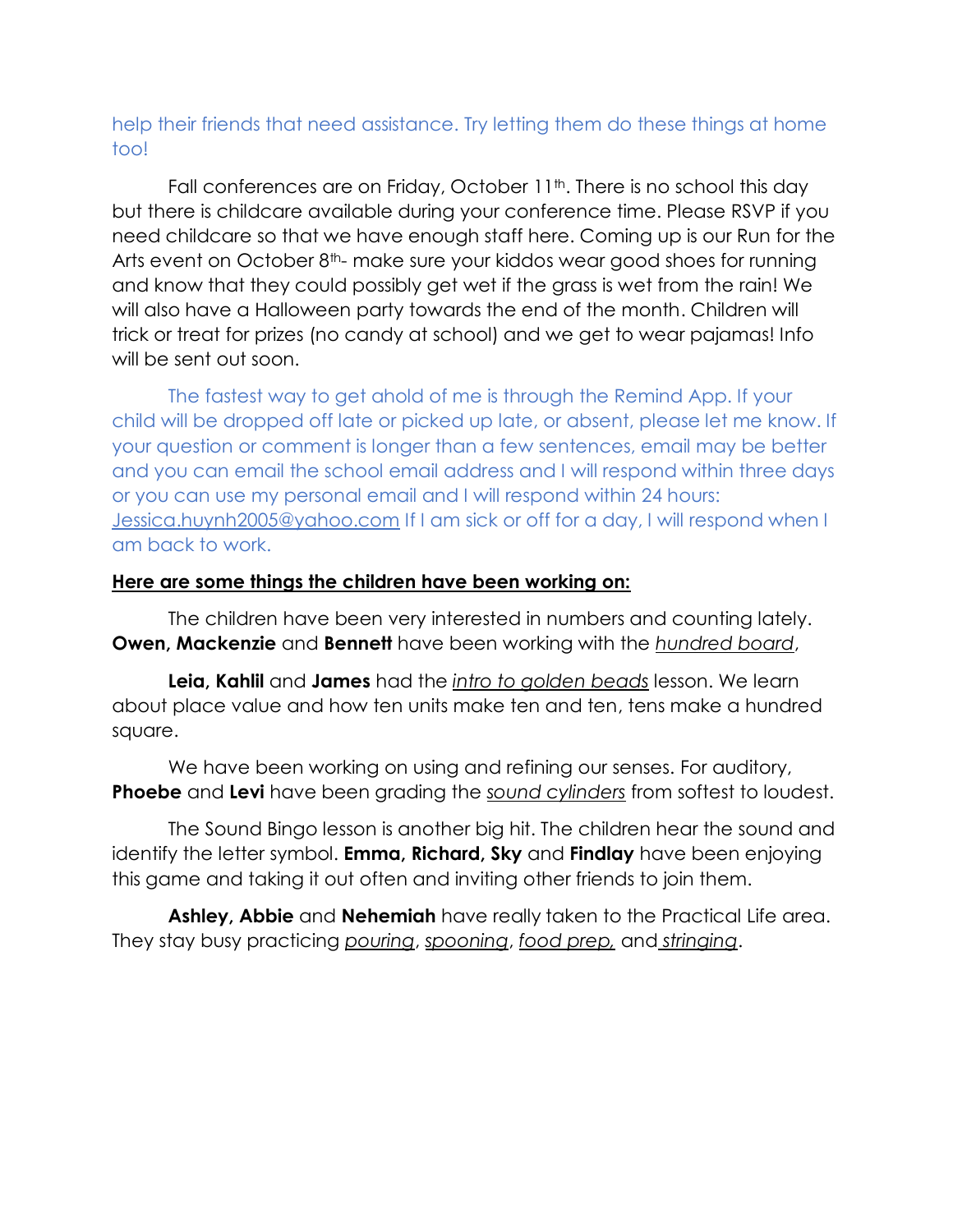*We had to say goodbye to our guinea pig, Cinnamon, due to some allergies. We still have Pongo, our frog, and will be getting some fish next week!*





*James and the teen beads Leia doing addition Nehemiah and Levi coloring*

*Levi, Kahlil, Abbie Making Flubber! Sky, Emma, Phoebe*